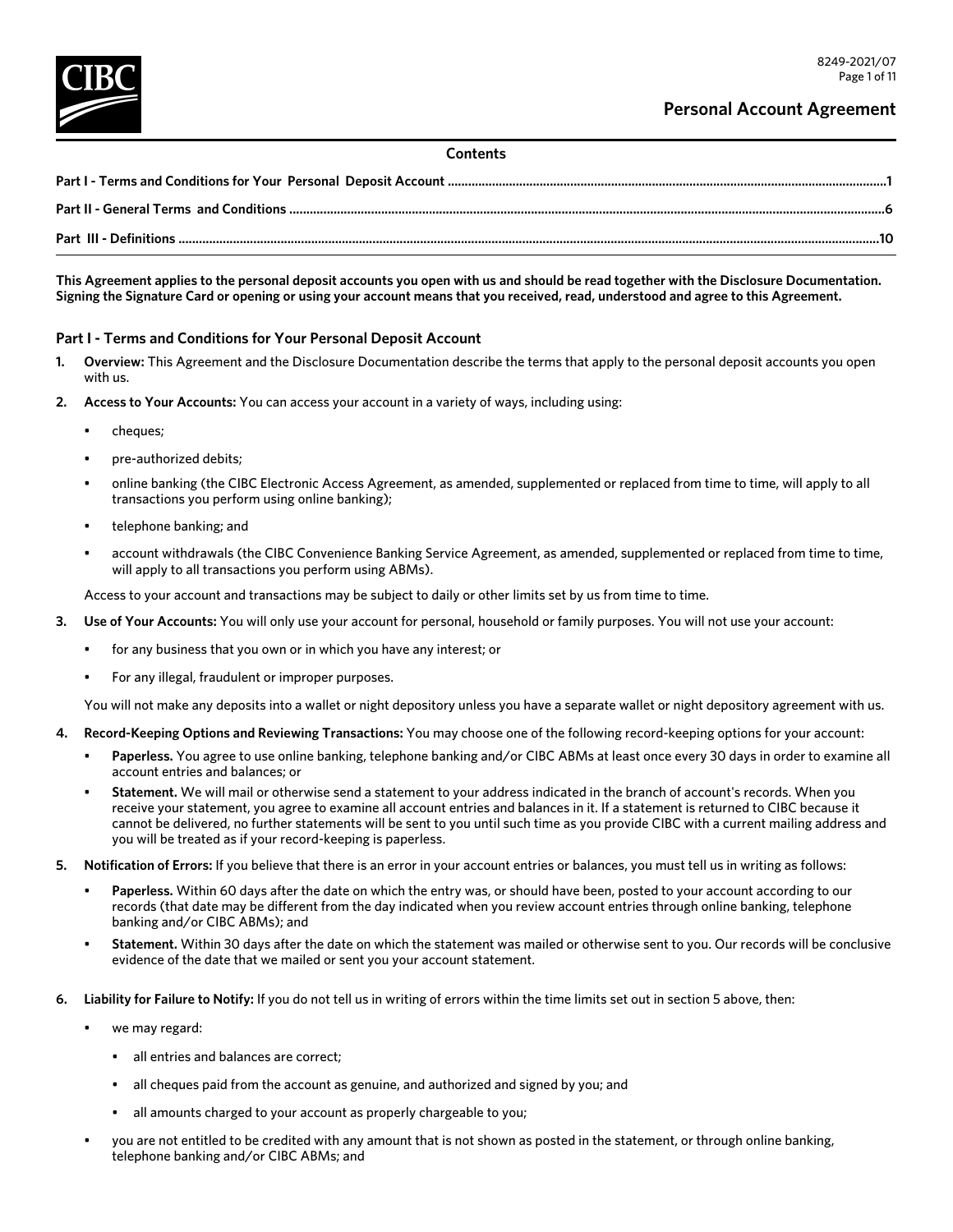- you release us from all claims, including claims for negligence, in connection with the account. This release does not apply to claims for gross negligence or willful misconduct or intentional fault by us, in which case our liability will be limited to the lesser of:
	- the amount of the debit or charge to the account; or
	- the direct damages you suffer. We will not be liable for any indirect, special or consequential damages.

These provisions apply even if your statement is delayed or never received for any reason (e.g. because it is lost in the mail or in transmission) or, if you select paperless record-keeping, you do not use online banking, telephone banking and/or CIBC ABMs to review your account entries and balances at least once every 30 days.

We may, without notice to you, reverse or correct any debit or credit transactions which were posted in error to your account at any time.

- **7. Reporting Loss, Theft or Unauthorized Use and Related Liability:** You agree to keep your CIBC bank card and cheques safe at all times and to take reasonable steps to protect them. You must notify us immediately about any:
	- actual or suspected loss, theft or unauthorized use of any cheques; or
	- other circumstance in which one might reasonably conclude that a fraud may occur on your account.

Subject to any other agreement you may have with us, we are not liable for any improper withdrawal from the account or other loss if you have not given us immediate notice as required by this section, or if your estate has not given us immediate notice of your death.

- **8. Liability for forgeries, etc.:** We will not under any circumstances be liable to you for any loss, even if you notified us within the time limits set out in section 5 above, arising from:
	- a forged or unauthorized endorsement on, or any alteration of, a cheque drawn on your account (unless we negotiated the cheque); or
	- a forged or unauthorized signature on a cheque, unless we conclude that you took all reasonable steps to prevent that signature and the resulting loss, and that despite those steps, the loss was unavoidable.
- **9. Instructions:** We may act upon any written instructions or other information relating to your account or dealings that is provided by mail or other delivery method we approve for use by you.

If you send instructions or notice to us through ordinary mail, it must be sent to the branch of account unless we agree otherwise. Instructions or other information received by mail or other delivery method will be considered to be received by us only when it is brought to the attention of the officer at the branch of account to whom it is addressed. Instructions or information not addressed to any particular person will be considered to be addressed to the manager of the branch of account.

**10. Processing of Cheques and Similar Items:** A waiting period or "hold" as disclosed in our hold policy from time to time will be placed on the amount of cheques deposited or transferred to your account before you are able to withdraw the funds. We may, however, permit you to immediately access a portion of the deposited funds. We may change or cancel this privilege at any time and without notice to you.

All cheques deposited to the account are credited subject to final payment by the financial institution on which the cheque is drawn. This means that if a cheque is returned unpaid for any reason, we will charge the amount of the cheque to the account, plus fees. We may attempt to obtain payment for the cheque from the drawer of the cheque or the drawer's bank, but we will not be liable for doing so late or improperly.

Cheques deposited to your account may be returned unpaid, either during or after the expiry of the hold period, or after we release the hold.

We may charge to the account the amount of any cheque drawn on the account, as soon as it is negotiated or deposited at any CIBC branch or agency. We may pay the cheque even if it is not physically delivered to or presented at the address of the CIBC branch shown on the front of the cheque.

You waive presentment, protest and notice of dishonour on every cheque received by us in any way for discount, deposit, collection or acceptance on your account. You will be liable to us for any cheque received for your account as if it was presented, protested and given notice of dishonour in the usual way.

You will continue to be liable for cheques drawn on or deposited to the account which are outstanding and have not been cleared even after the account is closed.

**11. Digital Images or Electronic Representations:** We may use digital images or electronic representations of cheques, or the relevant information from cheques, in the exchange and clearing of payments in Canada and elsewhere, in which case the original paper cheque may be destroyed and not returned to you. We are entitled to act upon a digital image or electronic representation or information for all purposes as if it were the original paper cheque. You acknowledge that CIBC and other financial institutions may reject any cheque that does not comply with all by-laws, regulations, rules and standards of the Canadian Payments Association.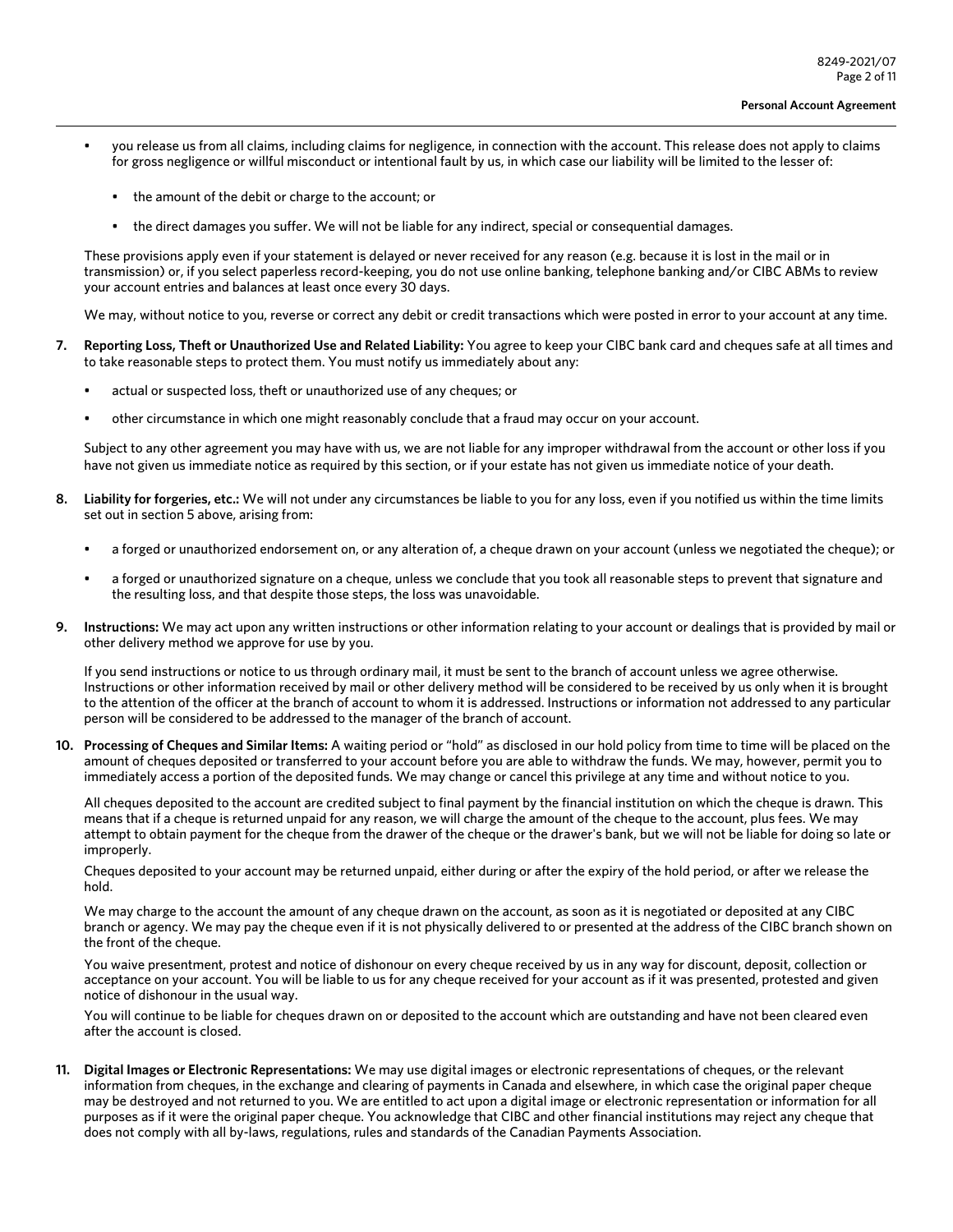- **12. Fees and Charges:** You must pay, and we may charge to your account, any fees and charges and any other amounts you may owe us under this Agreement or under any other agreement you have with us, including:
	- the fees and charges set out in the Disclosure Documentation; and
	- any expenses we incur in responding to any third party legal notice or document.

If you do not make a payment when due, or do not comply with any obligation in this Agreement, we may charge you to recover any costs, including legal costs and expenses (to the fullest extent permitted by law), we reasonably incur for any action we take to collect the amount you owe us or to enforce any obligation and our charges for any cheque that is dishonoured (NSF).

We may change our fees and charges at any time. We will provide you with notice of those changes, as required by law.

**13. Interest Information:** Interest is paid on interest-bearing accounts at rates that vary from time to time. Interest is earned in the currency of the account.

From time to time, we may change interest rates and the method by which interest is calculated. If you have an interest-bearing account, we will advise you of the interest rate(s) and any changes to how interest is calculated by posting the new rate(s) and any interest calculation changes in all of CIBC's branches.

You may not receive interest on an interest-bearing account if your balance falls below a certain level we determine or if the interest rate payable on such account is zero percent.

**14. Overdrafts:** We may allow an overdraft to arise in your account for any reason (including as a result of account withdrawals, paying cheques, charging service fees, or otherwise). If we allow your account to become overdrawn, then you must pay the overdrawn amount immediately plus service fee(s), interest and other amounts as specified in the Disclosure Documentation. Changes to the interest rate or how interest is calculated are effective when notice of the change is posted at CIBC branches or is mailed or sent to you or on any date set out in the notice.

If you do not repay the amounts owing as required, we may, without notice to you, convert your indebtedness to a demand loan. The conversion will take effect immediately. We will determine in our sole discretion the conditions of the loan. You acknowledge that we will, upon conversion of your indebtedness to a loan, report your default to credit bureaus as a fully delinquent loan. We may close your account, direct a third party to collect all indebtedness you owe us and/or assign your indebtedness to a third party for collection.

If you applied and were approved for the CIBC Overdraft Protection Service for your account, this section is subject to the CIBC Overdraft Protection Service Addendum

- **15. Suspending, Freezing, Blocking or Terminating Use of your Account:** We may suspend, freeze, block or terminate your right to use your account, without notice even if you are not in default of this Agreement or we have never done so in the past, if:
	- you are a victim of fraud or identity theft in order to prevent future losses;
	- required by law;
	- if there is a dispute about, or it is uncertain to us, who is entitled to funds in the account;
	- we have reasonable grounds to believe that you did or may commit fraud, used or will use the account for any unlawful purpose, or caused or will cause us a loss;
	- you operate the account in an unsatisfactory manner or contrary to our policies;
	- you violate the terms of any agreement applicable to the account or any related service; or
	- we choose to.
- **16. Joint Accounts:** If more than one of you signs the Signature Card, then this is a joint account, and the following terms also apply:
	- **Joint and Separate Liability.** Each of you is individually liable, and all of you are jointly liable (or in Quebec, solidarily liable), to pay us any amounts that any of you may owe in respect of the account and the Agreement.
	- **Notices/Statements.** We need not send account notices or statements to all of you. Notices and statements will be effective and binding on all of you when they are provided to any one of you at the branch of account, or by electronic means (which may include posting a notice on online banking), or when they are sent to any one of you at his/her latest address in the branch of account's records. Any one of you may consent to receiving notices and statements by electronic means and such consent is binding on all of you.
	- **Communications/Instructions.** We may communicate with any one of you about joint account matters. If you indicated on the Signature Card, or otherwise in writing, that any one of you can deal with us, then any one of you may instruct us regarding the operation of the joint account including transferring the joint account from the branch of account to another CIBC branch, changing the joint account address in the branch of account's records, or closing the joint account. All joint accountholders must consent to any changes in ownership of the account.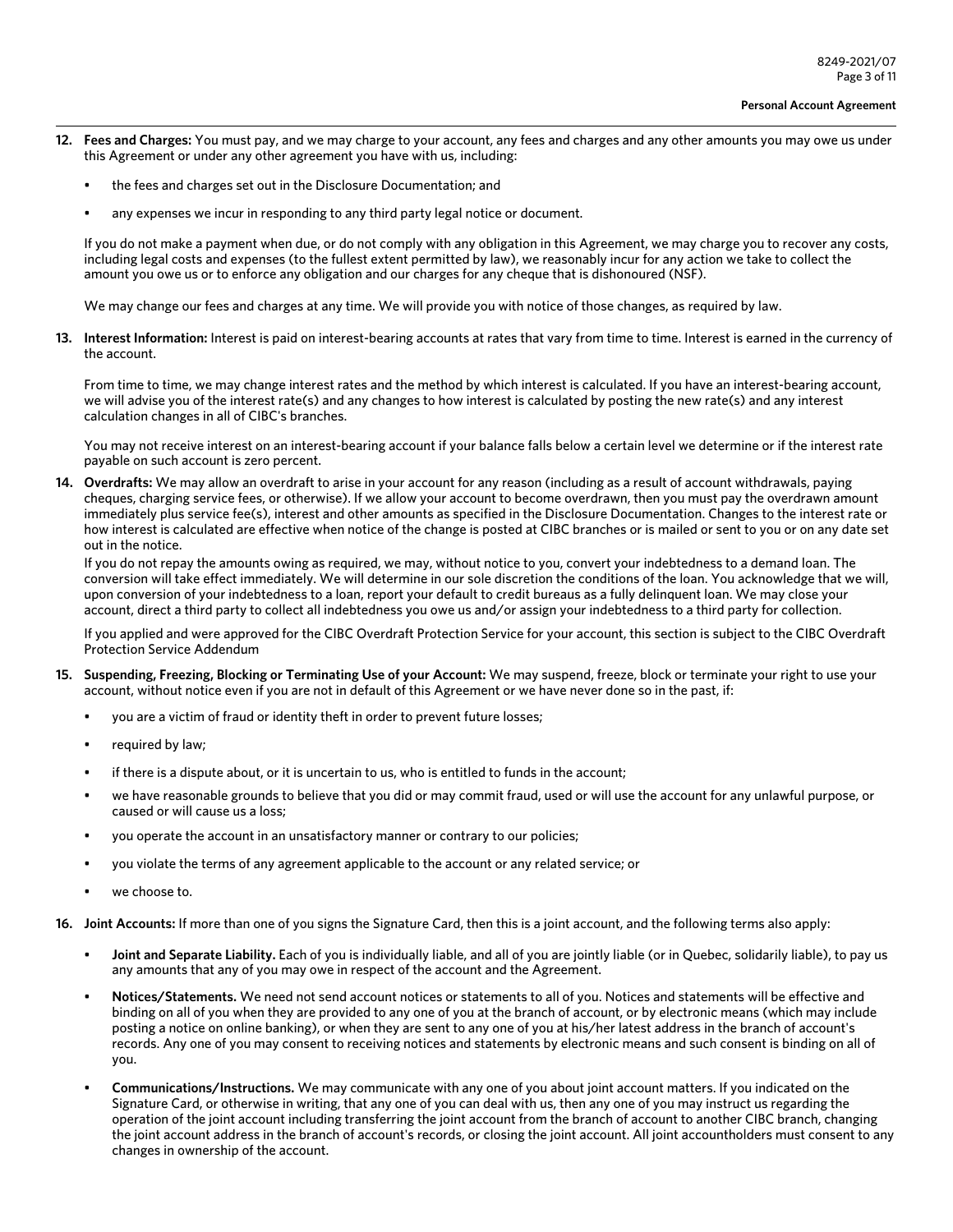- **Sharing Information.** Each of you may be provided account information including transactions and account related information of the other joint accountholder(s). This includes information about the account prior to it becoming a joint account.
- **Debits.** If you indicated on the Signature Card, or otherwise in writing, that debits can be made by one of you, then we will debit the account for any cheque, receipt or other voucher which is signed by any one of you and any one of you may debit the account by any other means which we may permit from time to time (including electronically, orally, or by telephone). Each of you is responsible for any unauthorized debit which may occur by any of these means, to the extent provided in any agreement governing that method of debit.
- **Deposits.** We may deposit to the joint account all cheques which are payable to, or for the credit or account of, any one or more of you, even if they are not endorsed by any of you.
- **Joint Tenancy** (not applicable if any one of you is resident in Quebec at the time of his/her death). All money which is now or may later be credited to the account (including all interest) is the joint property of all of you with the "right of survivorship". That means that if one of you dies, all money in the joint account automatically becomes the property of the surviving accountholder(s). To make this legally effective, all of you assign such money to the other (or to the others jointly if there are more than two of you). After your death, we will only have obligations to the surviving accountholder(s), and anyone else making a claim against the joint account after your death must deal with the surviving accountholder(s). We will not recognize any arrangement that requires us to pay the money in the account on death of an accountholder to anyone other than a surviving accountholder. We are not required to act in accordance with any trust intended or granted by you with respect to the account or any monies in it, even if we are aware of such trust, and this binds your estate and any beneficiary of such trust.
- **Legal Representative.** All of you consent that the legal representative of a joint accountholder has the same right of access to the joint account as the joint accountholder. We may rely on a legal representative who is acting for any one of you.
- **17. Joint Account with Youth:** If one joint accountholder is a youth the following additional terms apply to the joint account:
	- **Payment Into Court.** If there is a dispute about, or it is uncertain to us who has legal authority over the property of the youth, we are entitled to either apply to the courts for directions or pay all or part of the proceeds of the account into court or to the applicable government official. We may recover any legal or other costs it incurs in this regard from the account or from any accountholder as an expense referred to in the indemnity provision below.
	- **• Indemnity.** The joint accountholder who is not a youth agrees to reimburse us for any losses, costs, and expenses which we may incur (including our legal fees), and will hold us harmless from and defend us against any lawsuits or other claims and demands which may be made against us in connection with the account, including, but not limited to, third party demands against funds in the account, any claims based on trust by any person or any claims based on any person acting as legal or de facto guardian or administrator of property of another or the operation of the account by an accountholder. This indemnity survives the termination of the account.
	- **Legal and Tax Advice.** We have not provided tax or legal advice regarding the joint account with a youth and recommended you seek professional legal and tax advice about establishing and operating the joint account with a youth.
- **18. In Trust for Youth Accounts** (This section only applies to accounts opened after April 1, 2016.): The following additional terms apply only to in trust for youth accounts:
	- **Nature of the Account.** The account is held as a bare trust by the youth trustee for the youth. The youth trustee acknowledges that funds in the account do not belong personally to the youth trustee. All tax slips will be issued using the social insurance number of the youth provided. The youth may request signing authority upon reaching the age of majority in the province in which he/she lives without consent of the youth trustee. Upon the youth reaching the applicable age of majority and meeting all our requirements for signing authority, the signing authority of the youth trustee will automatically terminate without notice and we may pay any funds in the account to the youth without the youth trustee's consent.
	- **Incapacity/Death of Youth Trustee.** The youth trustee cannot appoint a delegate or agent to operate the account under a power of attorney or otherwise. If the youth trustee dies or becomes unwilling or unable to act, we may permit a parent or custodial guardian of the youth who was not the youth trustee (the "successor youth trustee"), to have signing authority over the account and to close the account and open another in trust for youth account for the youth with the successor youth trustee as the youth trustee. We may require proof satisfactory to it (which may include court documentation) of the status or capacity of the youth trustee and the successor youth trustee.
	- **Death of Youth**. If the youth dies, the account will be dealt with as part of the youth's estate.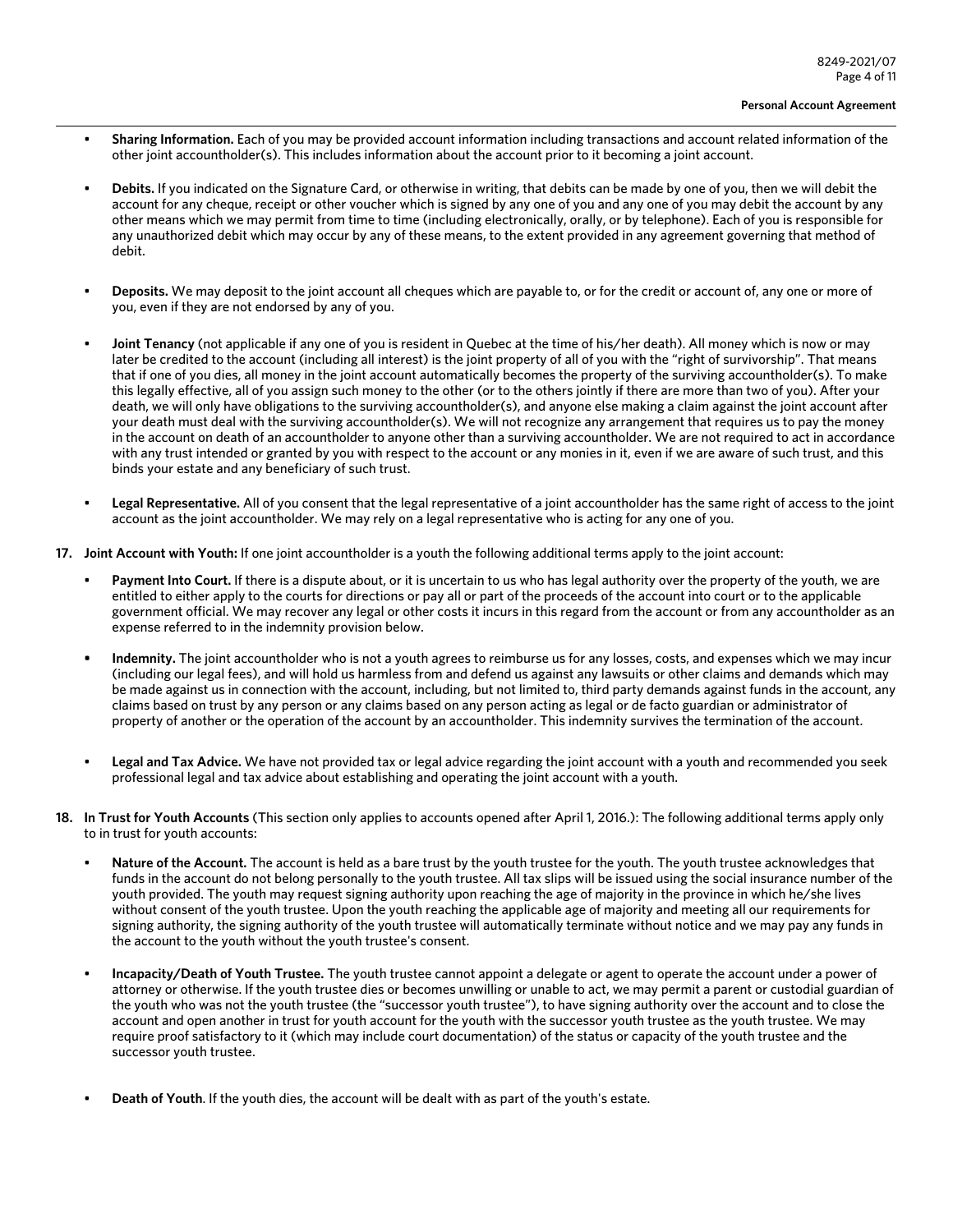- **Payment Into Court.** If there is a dispute about, or we are uncertain who has legal authority over the property of the youth or the status or capacity of the youth trustee or a successor trustee, we are entitled to either apply to the courts for directions or pay all or part of the proceeds of the account into court or to the applicable government official. We may recover any legal or other costs we incur in this regard from the account or from the youth trustee as an expense referred to in the indemnity provision below.
- **• Indemnity by Youth Trustee.** The youth trustee agrees to reimburse us for any losses, costs, and expenses which we may incur (including our legal fees), and will hold us harmless from and defend us against any lawsuits or other claims and demands which may be made against us in connection with the account, including, but not limited to, third party demands against funds in the account, the youth trustee's failure to properly carry out his/her duties as a bare trustee and the operation of the account by the youth trustee. The youth trustee authorizes us to set-off any or all amounts he/she may owe us from time to time under this indemnity against any deposits he/she may have with us or any affiliate of ours no matter how long the amount has been owed to us. This indemnity survives the termination of the account.
- Legal and Tax Advice. We have not provided tax or legal advice to the youth trustee or the youth regarding the account and recommended the youth trustee seek professional legal and tax advice about establishing and operating the in trust for youth account.
- **19. Foreign Currency Transactions:** We may permit transactions in a currency different from that of your account. The foreign currency will be converted to the currency of your account at the exchange rate and on a date determined by us. This date may be different from the date you performed the transaction. We may earn money on the difference between the bid and ask prices of the cost of the currency, which is in addition to any fee you pay us on the foreign currency transaction or any fees you pay us for your account.

Foreign currency cheques deposited to your account and returned to us unpaid for any reason will be converted to the currency of the account based on a foreign currency exchange sell rate determined by us on a date determined by us and the converted amount will be charged back to your account. We are not responsible for any losses you suffer due to changes in foreign currency exchange rates or the unavailability of funds due to foreign currency restrictions.

Any claims we may have against you, and any service or other charges related to your account, can be deducted from your account in the same currency as your account.

- **20. Dealing with Other Branches:** You may be restricted in the type of transactions that you can do at a CIBC branch other than the branch of the account. We may charge to the account the amount of any cheque drawn on the account as soon as it is negotiated or deposited at any CIBC branch or agency. We may pay the cheque even if it is not physically presented at the address of the CIBC branch shown on the front of the cheque.
- 21. **Existing CIBC Investor's Rate Accounts**: If you have a CIBC Investor's Rate Account®, the account principal and interest are owed by CIBC Trust Corporation to you and are guaranteed by CIBC. CIBC is CIBC Trust Corporation's agent for administering the account.
- **22. Dormant Accounts:** Accounts become dormant if there have been no deposits, withdrawals or cheques written on the account for the time period set out in the Disclosure Documentation available in any CIBC Banking Centre or online at **[www.cibc.com.](www.cibc.com)** If your account becomes dormant, and your record-keeping is by monthly statement, your record-keeping will be automatically changed to quarterly statements.

Statements will not be sent to you if there are no entries posted to the account for transactions, interest or charges since either the date your account was opened or the date of the last statement sent to you.

You may request a change to your record-keeping by contacting us.

We may close dormant accounts that have a nil balance.

### **23. Additional Terms for Loyalty Programs:**

- **Services and Benefits.** We may make special services or benefits available to you including insurance coverage, loyalty programs and memberships. Some of these services and benefits may be features of your account while others must be enrolled in or purchased separately by you. Account services and benefits are subject to additional terms and conditions which may change from time to time and these account services and benefits may be cancelled without notice to you. Certain services and benefits may be supplied by third parties; we are not liable for any services or benefits not directly supplied by us. You must deal directly with the provider of services or benefits if there is a dispute.
- **Loyalty Programs.** If your account allows you to earn loyalty rewards from a loyalty program operated by a loyalty program provider; you acknowledge the following:
	- if you already have a loyalty program account with the loyalty program provider, it is your responsibility to provide us with the correct loyalty program account number, or if the number provided does not match any existing account, the loyalty program provider will open a loyalty program account in your name, (or if your account is joint, in the name of one of you selected by the loyalty program provider in its sole discretion);
	- enrolment is not automatic if you have another CIBC product on which loyalty rewards may be earned;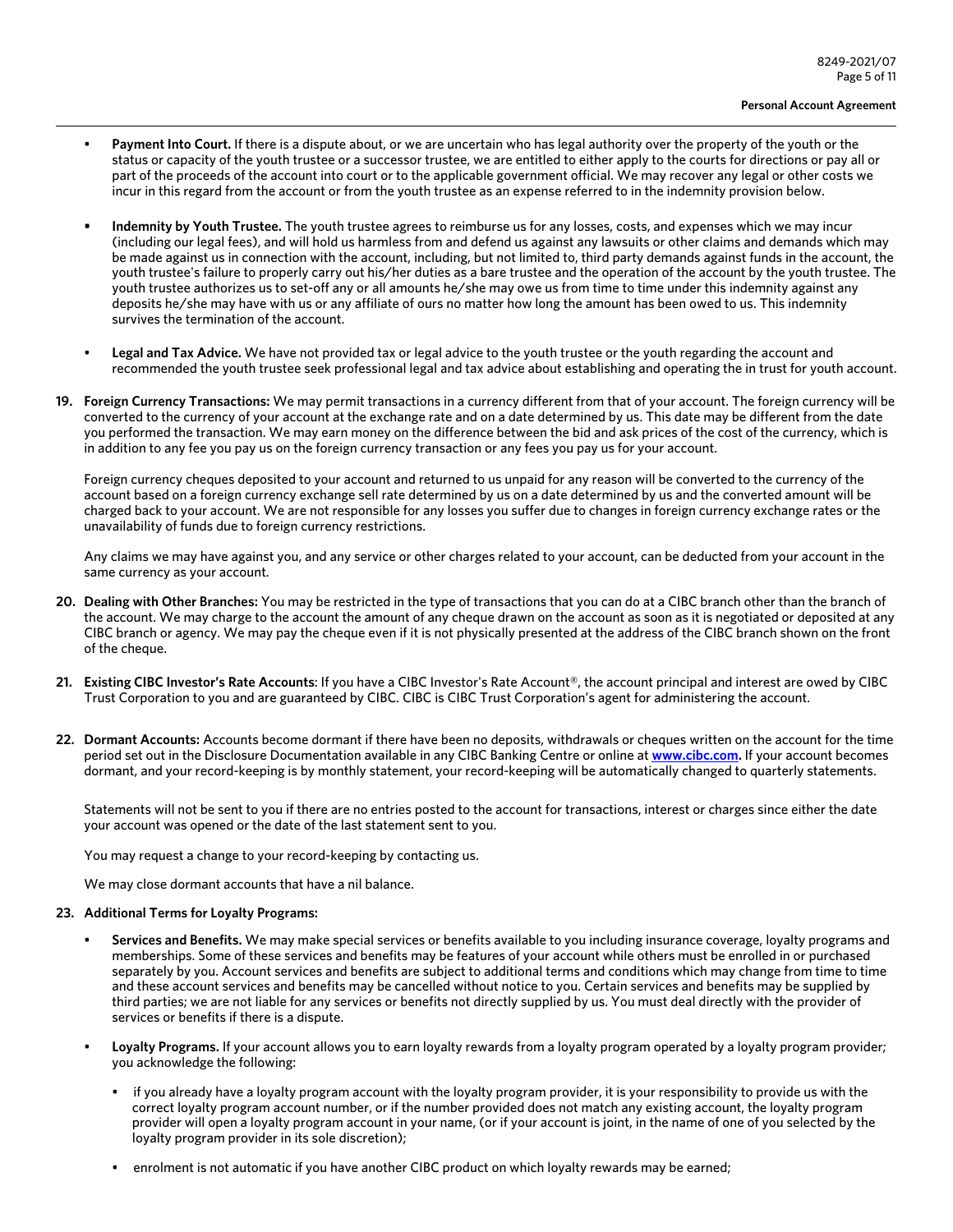- loyalty rewards will only be awarded to the loyalty program account designed by or opened for you;
- for joint accounts, loyalty rewards are credited only to one of you;
- the loyalty program provider is not:
	- i) our agent and we are not responsible for the loyalty program or its administration, including the ability or inability to redeem loyalty rewards; and
	- ii) not responsible for your account or its administration;
- the arrangement we have with any third party loyalty program provider or the rules of the loyalty program may be changed or terminated without notice at any time; and
- the eligibility requirements to earn loyalty rewards on your account may be changed without notice at any time.
- **Adjustment of Loyalty Rewards.** Loyalty rewards may not be awarded if your account is not open and in good standing. We are entitled to remove or direct the removal of loyalty rewards from your loyalty program account at any time and without notice which you did not earn or were awarded in error. Loyalty rewards have no cash value and will be adjusted for any purchase refunds and reversals.
- **New Accounts.** If your account is changed to another type of account, your ability to earn loyalty rewards will be subject to the terms and conditions of the loyalty program associated with that new type of account.
- **Sharing of Personal Information.** You agree that we may share personal information with loyalty program providers in order for them to open loyalty program accounts, award loyalty rewards and administer loyalty programs. For more information on how we may collect, use or share your personal information, see section 36 below.
- **24. Assumptions and Transfers:** You cannot transfer your account, or any other products you obtain under this Agreement, and no other person can assume them.

### **Part II - General Terms and Conditions**

- **25. Estates:** Upon your death, we will deal with your estate representative. If more that one of you signed the Signature Card and any one of you dies:
	- the survivor(s) must immediately notify us in writing and we may take such steps or require such documentation (including a certified copy of the death certificate, a letter or direction, and notarized copy of the letters probate or other court documentation) or restrict transactions as we deem prudent or advisable;
	- we may execute transactions and deal with this Agreement and the account as though the death had not occurred until we have received written notice of the death;
	- the deceased's estate will remain liable, jointly and severally (in Quebec, solidarily) with the surviving accountholders, for any debit balance or other liabilities in connection with this Agreement; and
	- on request of his or her estate representative, we will provide the estate representative with any documents and information relating to this Agreement that the deceased was entitled to while alive, up to and including the date of death (including forms, correspondence, transactions, statements, and balances).
- **26. Power of Attorney or Other Legal Representative During Your Lifetime:** You may appoint someone else to deal with this Agreement and the account if you have a duly executed power of attorney, in a form acceptable to us. We may require proof or validation, satisfactory to us (including court documents), of their authority, including to do any transaction, and we may refuse to deal with them. You release us from any claim or liability when acting upon their instructions.

If anyone is appointed as legal representative of your property (either by statue or by court order), we may require proof or validation, satisfactory to us (including court documents), of such their authority, including to do any transaction.

We do not need to inform any other accountholder of any appointment of an attorney or other legal representative or actions by them.

**27. Payment into Court:** If there is a dispute or uncertainty about who is entitled to the proceeds of the account or to instruct on the account due to your alleged or actual incapacity or any marriage/common-law partnership breakdown, or who is legally entitled to apply for and accept payment on your death, we are entitled to either apply to the court for directions or pay any or all of the account proceeds into court and be fully discharged. In either case, we can recover any legal and other costs we incur in this regard from the account.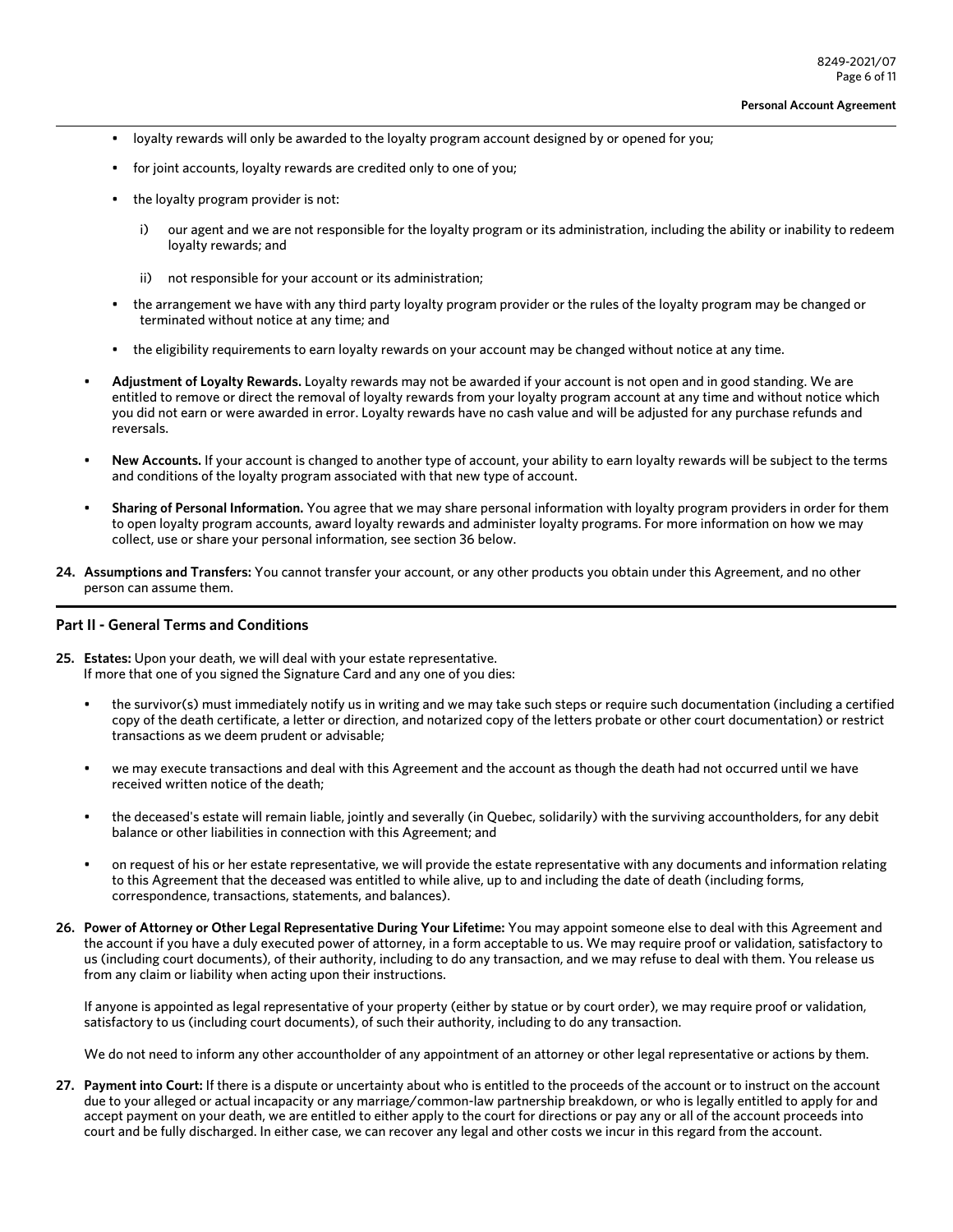**28. Set-Off by CIBC:** If you owe any obligation to us, we may, without notice to you, set the obligation off against, or compensate the obligation from, any amount we owe you under this Agreement, no matter how long either amount has been owed. We can do this even if we have not made any demand and even if the amount is not due and payable. We can also do this even if your account is a joint account or if other third parties have made demands to you.

If we receive notice of your bankruptcy, insolvency or similar arrangement, we may immediately exercise this right of set-off or compensation.

This right is in addition to any rights we may have at law or in equity to set-off or to compensation.

You waive any right of set-off or deduction you may have. You must make all payments owing under this Agreement without cancelling, reducing, offsetting, compensating, abatement, counterclaiming or deducting, or holding back any amounts.

**29. Third Party Demands:** We will comply with any lawful third party demands that we receive. We may, but do not have to, notify you that we have received a legal notice or document before we comply with it. If we incur any expenses when responding to a third party demand or legal notice relating to your account we may charge them to your account. We may be required by law to restrict your account.

Any legal notice or document issued by a third party will be effectively served if served on us at a CIBC branch. We may accept service at any other location that we may designate from time to time.

We may serve you with any legal notice or document by mailing it to you by ordinary mail, or in accordance with any other method permitted by applicable law or this Agreement.

Any payment we make to a third party claimant in good faith is a discharge of our obligations to the extent of the amount paid.

- **30. Indemnity:** You, your heirs, and your estate representatives indemnify and save harmless us and each of our directors, officers, custodians, agents, and employees from and against all liabilities of any nature whatsoever (including all expenses reasonably incurred in the defense thereof) that may at any time be incurred by any of us, or be brought against us by any person, regulatory authority, or government authority, and that may in any way arise out of or be connected in any way with this Agreement. If we are entitled to and make any claim under this indemnity, we may pay the claim from your account. If there are not sufficient funds in your account, you agree to personally pay the amount of the claim and we may apply monies held for you in any other account with us or any affiliate, including joint accounts, other than a registered retirement savings plan or registered retirement income fund, to eliminate or reduce such claim.
- **31. Limitation of CIBC's Liability:** You understand and agree that, except as otherwise provided for in this Agreement, we will be liable to you only for direct damages resulting from our gross negligence, fraud or willful misconduct arising directly from our performance of our obligations under this Agreement. We will not be liable to you for any other direct damages.

We will not under any circumstances be liable to you for any other damages, including indirect, incidental, special, general, punitive or consequential damages, loss of profits, loss of revenue, loss of business opportunities, inconvenience, or any other foreseeable or unforeseeable loss resulting directly or indirectly out of this Agreement or the services provided to you, even if we were advised of the possibility of damages or were negligent. These limitations apply to any act or omission of CIBC, its affiliates, agents or suppliers,

whether or not the act or omission would otherwise give rise to a cause of action in contract, tort, statue or any other doctrine of law. Gross negligence in this section means conduct (whether through action or inaction, or through words or silence) which is (i) a marked and flagrant departure from the conduct ordinarily expected of a reasonable and prudent person in the position of CIBC, or (ii) so wanton and reckless as to constitute an utter disregard for harmful, foreseeable and avoidable consequences.

#### **32. Changing your Address, Residency or Tax Residency/United States Person Status:**

- You must immediately notify us of any change to:
	- Your address.
		- i) If you do not, your last known address will be your current address for any purpose under this Agreement. If we are unable to deliver any communication or any communication is returned, we may stop attempting to communicate with you until we receive accurate contact information.
	- Your residency.
		- If you do not, your last known address will be your current address for any purpose under this Agreement. If we are unable to deliver any communication or any communication is returned, we may stop attempting to communicate with you until we receive accurate contact information.
- You must provide us with updated information within 30 days of any change to:
	- Your tax residency information and United States person status.
		- i) As required by Canadian law, you declare that the tax residency information and United States person status you provided to us (including any tax identification number) are, to the best of your knowledge and belief, correct and complete. Failure to provide satisfactory self-certification of tax residency or United States person status may result in your account information being reported to the relevant tax authority and you may be subject to a penalty under the *Income Tax Act* (Canada).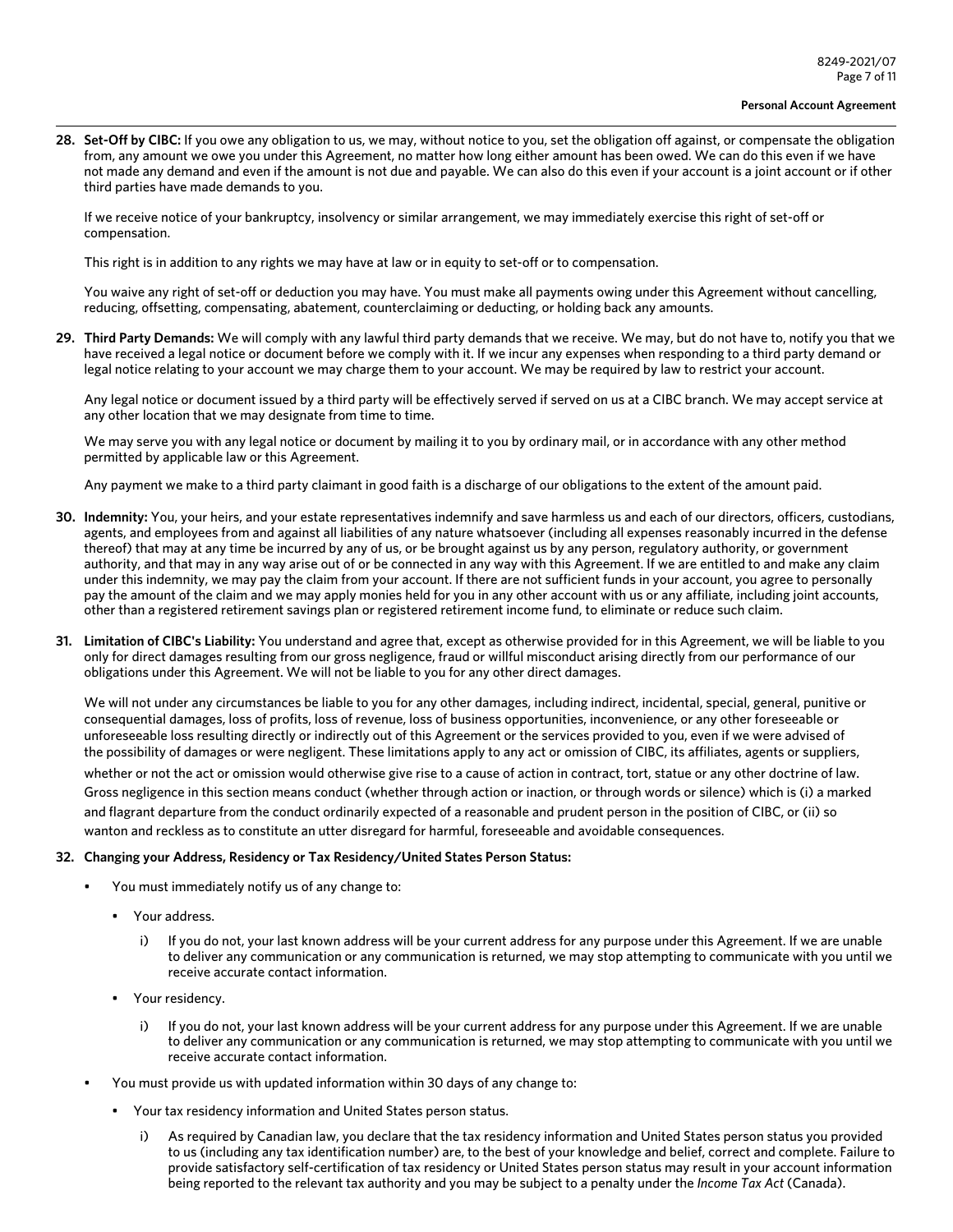- **33. Communicating with You:** We will notify you of changes to the terms of this Agreement by any method allowed by applicable law including (method may depend on the type of change being made):
	- placing a notice on your statement;
	- sending you a notice (written or electronic);
	- posting a notice in CIBC branches;
	- displaying a notice at or near our ABMs; or
	- posting notice on our web site.

We will send any written notice to the most recent mailing address shown in our records and consider that you have received the communication as follows:

| <b>Mode of Delivery</b>   | <b>Deemed Delivery Date</b>                                                                                |
|---------------------------|------------------------------------------------------------------------------------------------------------|
| Ordinary First Class Mail | Five business days after post-mark                                                                         |
| Delivered by Hand         | When delivered                                                                                             |
| Electronic Communications | Once the electronic communication enters the information system<br>designated by you for receiving notices |

If mail service is disrupted, we will tell you where to pick up your statement. Your statement will be considered to be delivered to you on the day it is available for you to pick up, whether or not you do so.

When we give notice (including statements) or communicate with one of you, we consider that we are giving notice and communicating with all of you. All communications, notices (including statements) and disclosures will be effective and binding on all of you when they are provided to one of you.

- **34. Communicating with You Electronically:** If your consent is required by applicable law and you provide us with your consent, we may, at our option, provide any information, communication or disclosure relating to this Agreement to you electronically, including over the internet, through online or mobile banking or to an e-mail address you provide us for this purpose. For legal purposes, documents sent to you electronically will be considered to be "in writing" and to have been signed and/or delivered by us. We may rely upon and treat as duly authorized and binding on you any electronically authenticated document that we receive from you or which appears to have been sent by you. If you wish to communicate with us by electronic means, you may be required to comply with certain security protocols established by us from time to time and take all reasonable steps to prevent unauthorized access to any other documents exchanged between us electronically.
- **35. Changing this Agreement:** We may propose to change, either permanently or temporarily, any term of this Agreement (including fees, charges or other amounts required to be paid by you under this Agreement) or replace this Agreement with another agreement, at any time. We will give you written notice of a proposed change and any other information required by law, at least 30 days before the change is stated to come into effect in the notice in accordance with the "Communicating with You" section of this Agreement. You may refuse the change by terminating this Agreement and closing your account without cost, penalty or cancellation indemnity by notifying us within 30 days of the effective date of the change. You can obtain a copy of the current Agreement at any CIBC branch, by calling telephone banking, or by visiting our website at cibc.com.
- **36. Personal Information:** You consent to the collection, use and sharing of your personal information as described in our privacy policy "Your Privacy is Protected". This includes collecting, during the course of your relationship with us, information about you, and sharing it with, the CIBC group, credit bureaus, government institutions or registries, mutual fund companies and other issuers, regulators and selfregulatory organizations, other financial institutions, applicable program partners, any references you give us, and other such parties as may reasonably be required for the purposes of:
	- identifying you;
	- qualifying you (or someone you are providing a guarantee for) for products and services;
	- verifying information you give us;
	- protecting you and CIBC against error and criminal activity;
	- facilitating tax and other reporting;
	- complying with legal and regulatory obligations; or
	- telling you about other products and services of the CIBC group or promoting any applicable CIBC partner program including marketing any services or products of program partners or other third parties.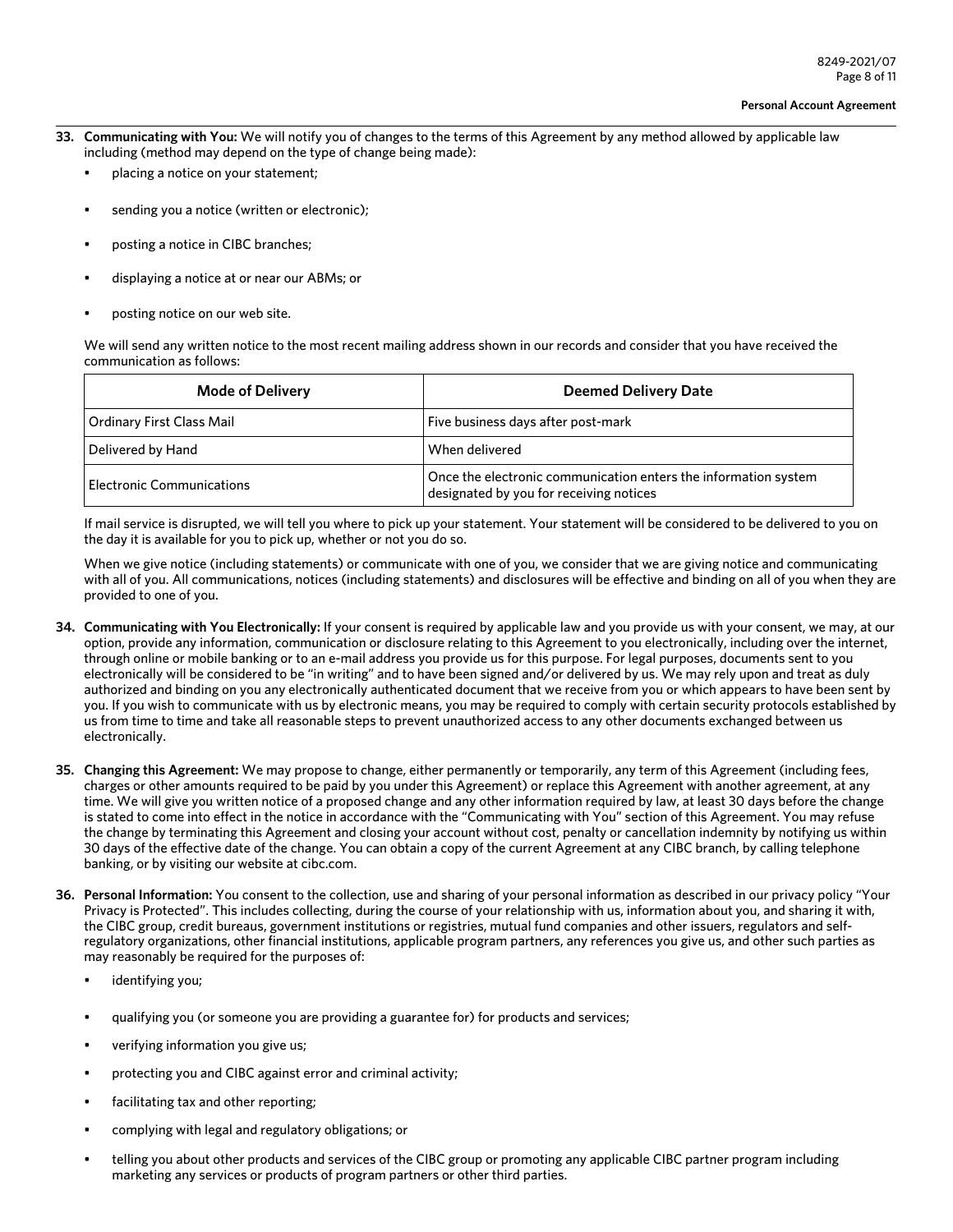We may communicate with you for any of these purposes by phone, fax, text, or other electronic means, and automatic dialingannouncing device, at the numbers you have provided us, or by ATM, Internet, mail, or any other methods. If you wish to withdraw your consent to the seventh point above you may contact us at 1 800 465-CIBC (2422) at any time. You understand that you will not be refused credit or other services just because you withdraw your consent to the seventh point above.

Our privacy policy is available at any branch or [www.cibc.com.](www.cibc.com) This policy may be amended, replaced or supplemented from time to time. The CIBC group includes CIBC and its Canadian affiliates that offer deposits, loans, mutual funds, securities trading, portfolio management, investment counseling, mortgages, credit cards, trust services, insurance, and other products and services.

- **37. Credit Bureau:** We may have obtained a credit report on you in connection with your application from Equifax Canada or Trans Union of Canada Inc. If you wish to review your credit bureau file, contact Equifax Canada, Consumer Relations Department, P.O. Box 190, Station Jean Talon, Montreal, Quebec H1S 2Z2, 1 800 465-7166 and/or Trans Union of Canada Inc., Consumer Relations Centre, P.O. Box 338 LCD1, Hamilton, Ontario L8L 7W2, 1 877 713-3393 (Quebec) or 1 800 663-9980 (all other provinces).
- **38. Severability:** If any part of this Agreement is determined by any court of competent jurisdiction to be illegal, unenforceable or invalid, that part will be severed from this Agreement and the remaining parts of the Agreement will continue in full force and effect.
- **39. Entire Agreement:** The terms of this Agreement, the CIBC Convenience Banking Service Agreement, the CIBC Electronic Access Agreement, the Signature Card, and the Disclosure Documentation we provide to you, and any amendments to these documents, form the entire agreement between you and CIBC regarding your account (except where this Agreement states otherwise). There are no representations, warranties, terms, conditions, undertakings or collateral agreements, express, implied or statutory, between the parties other than as expressly set out in this Agreement, the CIBC Convenience Banking Service Agreement, the CIBC Electronic Access Agreement, the Signature Card, and the Disclosure Documentation, and any amendments to these documents. This Agreement replaces any prior agreements which governed your account.
- **40. Conflict:** If there is a conflict or inconsistency between the terms of this Agreement and the terms of any other agreement or document we have with your related to this Agreement, the provisions of this Agreement will prevail. However, it will not be considered a conflict or an inconsistency if the other agreement or document contains additional terms, conditions or provisions (including any rights, remedies, covenants, representations or warranties) that are not included in this Agreement. Any such terms, conditions or provisions will remain in effect.
- **41. Binding Effect:** This Agreement is binding on us and our successors and assigns. It is also binding on you, your heirs and your personal and legal representatives, including your executors, administrators and successors and any person to whom it is assigned with our consent.
- **42. Waiver of Terms:** Only an authorized CIBC officer can waive a term of this Agreement, and the waiver must be in writing. If we fail to exercise, or if we delay exercising, any of our rights under this Agreement, this will not be a waiver of our rights and will not prevent us from exercising these rights again in the future. If we waive a breach of any term of this Agreement, it does not mean we are waiving the term itself.
- **43. Governing Law:** This Agreement is governed by and interpreted in accordance with the laws of the province or territory where the branch of account is located and the laws of Canada. You agree to submit to and be bound by those laws and the courts of that province/territory in the event of any dispute relating to this Agreement. Any judgment we obtain will not affect your obligations under this Agreement.
- **44. Extension of Limitations Period:** Where permitted by provincial or territorial law, the limitation period for this Agreement is extended to six years.
- **45. Ending this Agreement:** We may end this Agreement at any time and for any reason by telling you in writing. If you wish to end this Agreement, the Agreement will only end when all of the following have occurred:
	- you pay us any amounts owing under this Agreement;
	- neither we nor you have any obligations to the other under this Agreement; and
	- we confirm to you that this Agreement is terminated.
- **46. Survival:** Any provision of this Agreement relating to your responsibilities and liabilities or our rights and liabilities will survive the termination of this Agreement.
- **47. Assignment:** You may not transfer or assign this Agreement to any other person without our prior written consent. We may, without notice to you and without your consent, sell, transfer, pledge or assign this Agreement or any part of our rights and obligations and/or the indebtedness under this Agreement to an affiliate or a subsidiary of CIBC or to any third party. We may disclose your personal information to such affiliate or subsidiary of CIBC or third party, and to their agents and assignees.

Upon such a sale, transfer or assignment, the purchaser, transferee or assignee will be entitled to enforce all of our rights under this Agreement and/or the indebtedness and to re-sell, re-assign, pledge or re-transfer this Agreement and/or the indebtedness.

We will also be entitled at any time to repurchase this Agreement and/or the indebtedness, whether or not you are in default.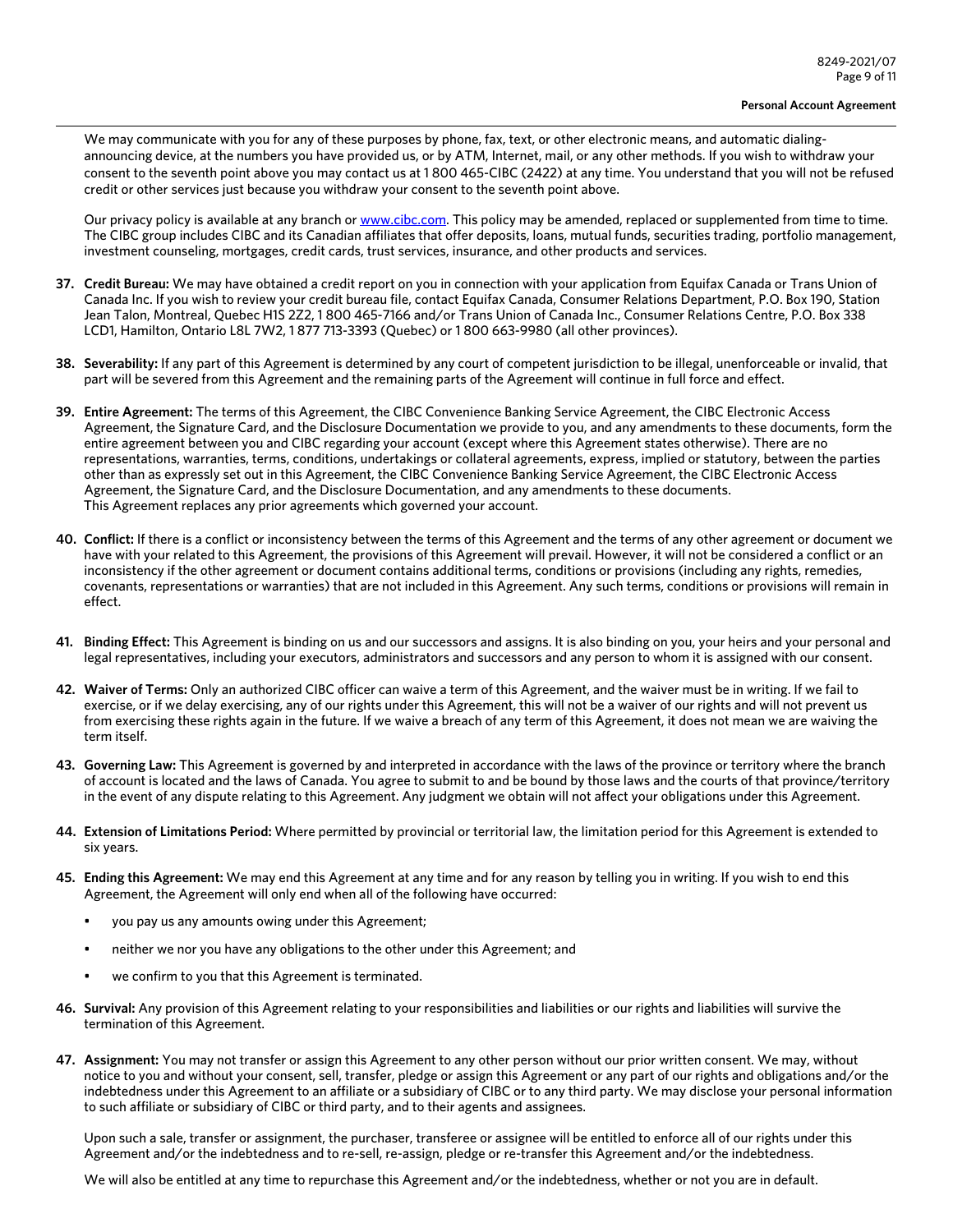- **48. Interpretation:** This Agreement should be read with all changes of number and gender that the context requires. When used in this Agreement, the term "including" means "including, but not limited to." Headings and sections are for convenience only and do not affect the interpretation of the rest of the Agreement.
- **49. Language (For Quebec Only):** You have expressly requested that this Agreement and any related documents, including notices, be drawn up in English.

*Vous avez expressément exigé que cette Entente et tout document, y compris tout avis, qui s'y rattache, soient rédigés en anglais.* 

### **Part III - Definitions**

In this Agreement, these terms mean:

- **ABM** means an automated banking machine.
- **account** means any personal deposit account you have with us at this time and at any time in the future.
- **account withdrawa**l means a debit to an account by any means we permit from time to time, including withdrawals in-branch or by ABM; transfers between accounts (e.g. in-branch, through telephone banking or online banking or by ABM); preauthorized debits/ payments and cheques; debit payments; bill payments from an account (e.g. in-branch, through telephone banking or online banking or by ABM); and fees.
- **Agreement** means this Personal Account Agreement, as may be amended, replaced, supplemented, or renewed from time to time, the Disclosure Documentation and other agreements, notices or documents forming part of, or that relate to the account.
- **branch of account** means the CIBC branch which administers the account.
- **• business day** means a day from Monday to Friday, on which CIBC branches are open for business in your province of residence.
- **cheque** means, among other things, a cheque or other bill of exchange, promissory note, draft, money order, order for payment, bill payment remittance, bankers' acceptance, coupon, electronic debit or credit, or other payment instrument, whether negotiable or non-negotiable.
- **CIBC, we, our** and **us** means Canadian Imperial Bank of Commerce and its subsidiaries and affiliates.
- **CIBC bank card** means the card we may issue you to enable you to perform transactions at ABMs and branches, directly debit (withdraw funds) for retail purchases from the account, and otherwise deal with the account.
- **Disclosure Documentation** means the disclosure documentation we provide to you, including:
	- the account fees disclosure documentation;
	- the interest disclosure documentation, if the account pays you interest;
	- the Signature Card; and
	- any amended disclosure documentation for your account from time to time.
- **estate representative** means the person who has demonstrated your death and that such person is the legal personal representative of your estate, with evidence satisfactory to us (which may include letters probate or other court documentation).
- **good standing** means you comply with this Agreement and/or any other agreement applicable to your account.
- **in trust for youth account** means an account that is opened and held by a parent or guardian in trust for a youth.
- **loyalty program provider** means a provider of a loyalty program, which may be CIBC or a third party.
- **mobile banking** means any web site or or mobile application through which you may sign on to online banking for use through an electronic device.
- **online banking** means the CIBC online banking services and includes access through mobile banking.
- **overdraft fee** means the fee charged to your account when you are not covered by the CIBC Overdraft Protection Service and we choose to process a debit which results in your account being overdrawn, as set out in section 14 above.
- **Signature Card** means the account signature card you signed when opening the account, or when requesting that you be added as a joint accountholder on the account, as applicable.
- **telephone banking** means the CIBC banking services available by telephone.
- **you** and **your** means each person who signed the Signature Card. If your legal representative signed the Signature Card, they do so on your behalf.